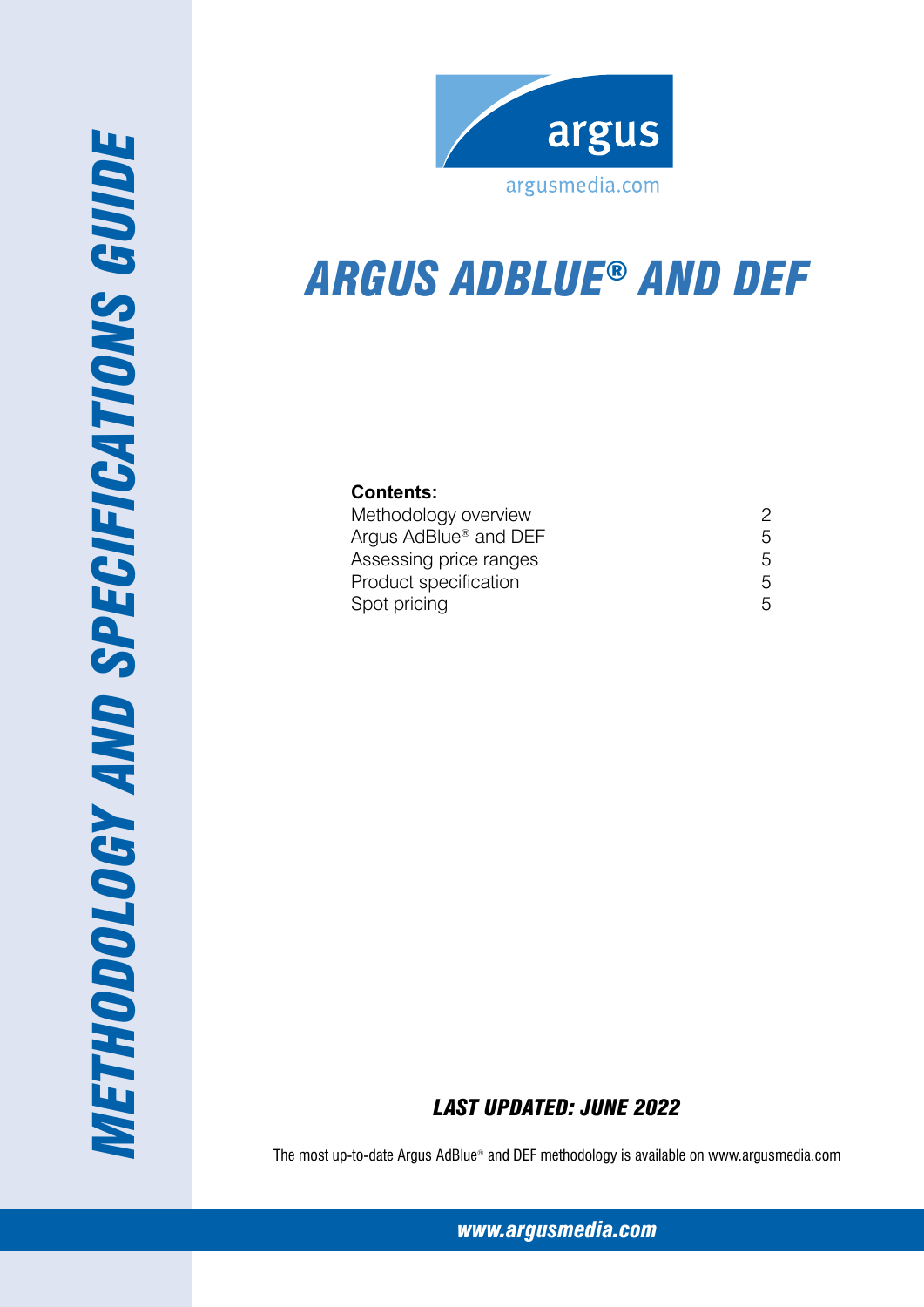# <span id="page-1-0"></span>**Methodology overview**

#### **Methodology rationale**

Argus strives to construct methodologies that reflect the way the market trades. Argus aims to produce price assessments which are reliable and representative indicators of commodity market values and are free from distortion. As a result, the specific currencies, volume units, locations and other particulars of an assessment are determined by industry conventions.

In the diesel exhaust fluid markets, Argus publishes physical market prices in the open market as laid out in the specifications and methodology guide. Argus uses the trading period deemed by Argus to be most appropriate, in consultation with industry, to capture market liquidity.

In order to be included in the assessment process, deals must meet the minimum volume, delivery, timing and specification requirements in our methodology. In illiquid markets, and in other cases where deemed appropriate, Argus assesses the range within which product could have traded by applying a strict process outlined later in this methodology.

#### **Survey process**

Argus price assessments are informed by information received from a wide cross section of market participants, including producers, consumers and intermediaries. Argus reporters engage with the industry by proactively polling participants for market data. Argus will contact and accept market data from all credible market sources including front and back office of market participants and brokers. Argus will also receive market data from electronic trading platforms and directly from the back offices of market participants. Argus will accept market data by telephone, instant messenger, email or other means.

Argus encourages all sources of market data to submit all market data to which they are a party that falls within the Argus stated methodological criteria for the relevant assessment. Argus encourages all sources of market data to submit transaction data from back office functions.

Throughout all markets, Argus is constantly seeking to increase the number of companies willing to provide market data. Reporters are mentored and held accountable for expanding their pool of contacts. The number of entities providing market data can vary significantly from day to day based on market conditions.

For certain price assessments identified by local management, if more than 50pc of the market data involved in arriving at a price assessment is sourced from a single party the supervising editor will engage in an analysis of the market data with the primary reporter to ensure that the quality and integrity of the assessment has not been affected.

#### **Market data usage**

In each market, Argus uses the methodological approach deemed to be the most reliable and representative for that market. Argus will utilise various types of market data in its methodologies, to include:

- Transactions
- Bids and offers
- Other market information, to include spread values between grades, locations, timings, and many other data.

In many markets, the relevant methodology will assign a relatively higher importance to transactions over bids and offers, and a relatively higher importance to bids and offers over other market information. Certain markets however will exist for which such a hierarchy would produce unreliable and non-representative price assessments, and so the methodology must assign a different relative importance in order to ensure the quality and integrity of the price assessment. And even in markets for which the hierarchy normally applies, certain market situations will at times emerge for which the strict hierarchy would produce non-representative prices, requiring Argus to adapt in order to publish representative prices.

#### **Verification of transaction data**

Reporters carefully analyse all data submitted to the price assessment process. These data include transactions, bids, offers, volumes, counterparties, specifications and any other information that contributes materially to the determination of price. This high level of care described applies regardless of the methodology employed. Specific to transactions, bids, and offers, reporters seek to verify the price, the volume, the specifications, location basis, and counterparty. In some transactional average methodologies, reporters also examine the full array of transactions to match counterparties and arrive at a list of unique transactions. In some transactional average methodologies, full details of the transactions verified are published electronically and are accessible by subscribers.

Several tests are applied by reporters in all markets to transactional data to determine if it should be subjected to further scrutiny. If a transaction has been identified as failing such a test, it will receive further scrutiny. For assessments used to settle derivatives and for many other assessments, Argus has established internal procedures that involve escalation of inquiry within the source's company and escalating review within Argus management. Should this process determine that a transaction should be excluded from the price assessment process, the supervising editor will initiate approval and, if necessary, documentation procedures.

#### **Primary tests applied by reporters**

- Transactions not transacted at arm's length, including deals between related parties or affiliates.
- Transaction prices that deviate significantly from the mean of all transactions submitted for that day.
- Transaction prices that fall outside of the generally observed lows and highs that operated throughout the trading day.
- Transactions that are suspected to be a leg of another transaction or in some way contingent on an unknown transaction.
- Single deal volumes that significantly exceed the typical transaction volume for that market.
- Transaction details that are identified by other market participants as being for any reason potentially anomalous and perceived by Argus to be as such.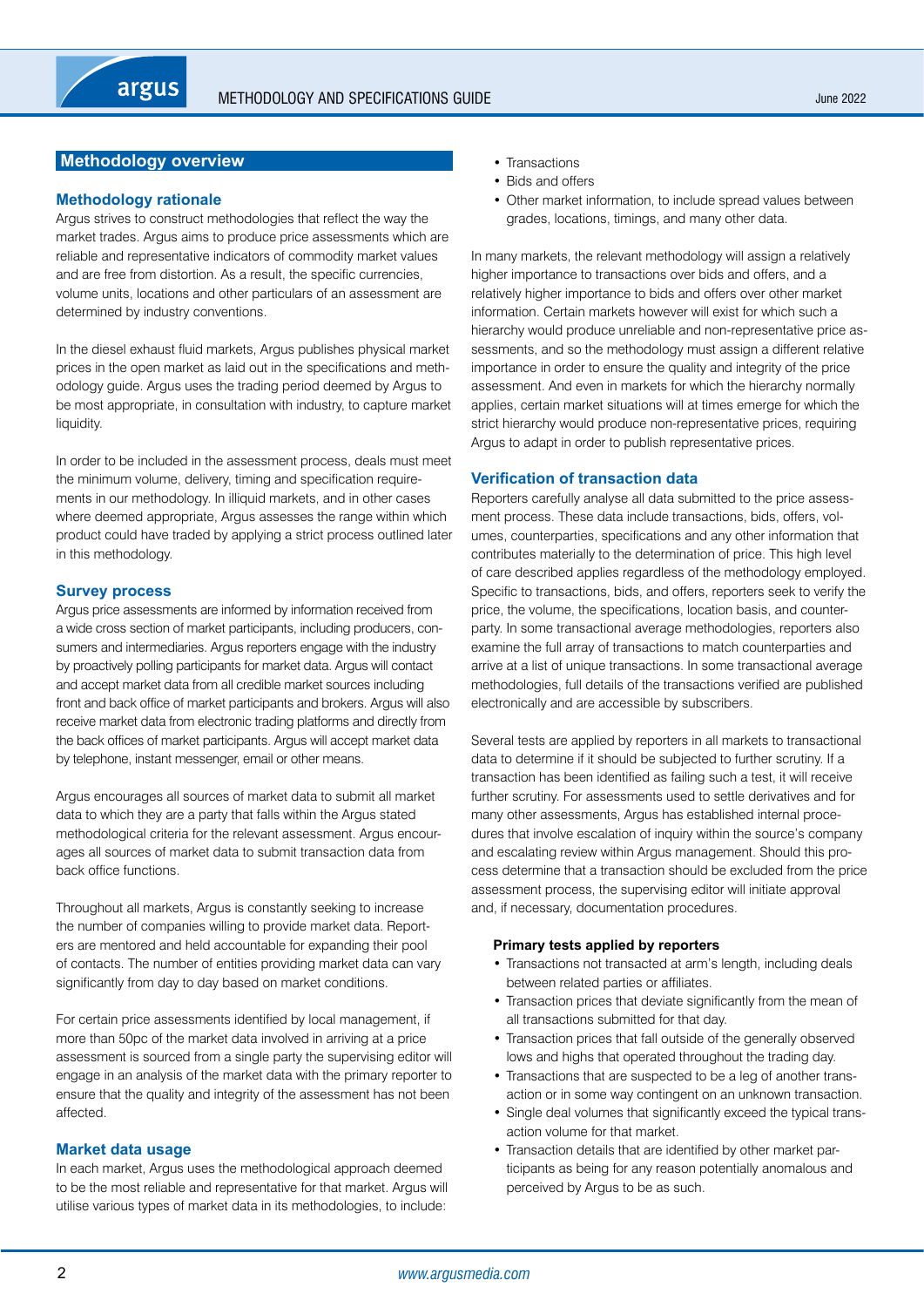- Transaction details that are reported by one counterparty differently than the other counterparty.
- Any transaction details that appear to the reporter to be illogical or to stray from the norms of trading behaviour. This could include but is not limited to divergent specifications, unusual delivery location and counterparties not typically seen.
- Transactions that involve the same counterparties, the same price and delivery dates are checked to see that they are separate deals and not one deal duplicated in Argus records.

## **Secondary tests applied by editors for transactions identified for further scrutiny**

#### **Transaction tests**

argus

- The impact of linkage of the deal to possible other transactions such as contingent legs, exchanges, options, swaps, or other derivative instruments. This will include a review of transactions in markets that the reporter may not be covering.
- The nature of disagreement between counterparties on transactional details.
- The possibility that a deal is directly linked to an offsetting transaction that is not publicly known, for example a "wash trade" which has the purpose of influencing the published price.
- The impact of non-market factors on price or volume, including distressed delivery, credit issues, scheduling issues, demurrage, or containment.

#### **Source tests**

- The credibility of the explanation provided for the outlying nature of the transaction.
- The track record of the source. Sources will be deemed more credible if they
	- Regularly provide transaction data with few errors.
	- Provide data by Argus' established deadline.
	- Quickly respond to queries from Argus reporters.
- Have staff designated to respond to such queries.
- How close the information receipt is to the deadline for information, and the impact of that proximity on the validation process.

#### **Assessment guidelines**

When insufficient, inadequate, or no transaction information exists, or when Argus concludes that a transaction-based methodology will not produce representative prices, Argus reporters will make an assessment of market value by applying intelligent judgment based on a broad array of factual market information. Reporters must use a high degree of care in gathering and validating all market data used in determining price assessments, a degree of care equal to that applying to gathering and validating transactions. The information used to form an assessment could include deals done, bids, offers, tenders, spread trades, exchange trades, fundamental supply and demand information and other inputs.

The assessment process employing judgment is rigorous, replicable, and uses widely accepted valuation metrics. These valuation metrics mirror the process used by physical commodity traders

to internally assess value prior to entering the market with a bid or offer. Applying these valuation metrics along with sound judgment significantly narrows the band within which a commodity can be assessed, and greatly increases the accuracy and consistency of the price series. The application of judgment is conducted jointly with the supervising editor, in order to be sure that the guidelines below are being followed. Valuation metrics include the following:

#### Relative value transactions

Frequently transactions occur which instead of being an outright purchase or sale of a single commodity, are instead exchanges of commodities. Such transactions allow reporters to value less liquid markets against more liquid ones and establish a strong basis for the exercise of judgment.

- Exchange one commodity for a different commodity in the same market at a negotiated value.
- Exchange delivery dates for the same commodity at a negotiated value.
- Exchange a commodity in one location for the same commodity at another location at a negotiated value.

#### Bids and offers

If a sufficient number of bids and offers populate the market, then in most cases the highest bid and the lowest offer can be assumed to define the boundaries between which a deal could be transacted.

#### Comparative metrics

The relative values between compared commodities are readily discussed in the market and can be discovered through dialogue with market participants. These discussions are the precursor to negotiation and conclusion of transactions.

- Comparison to the same commodity in another market centre.
- Comparison to a more actively traded but slightly different specification commodity in the same market centre.
- Comparison to the same commodity traded for a different delivery timing.
- Comparison to the commodity's primary feedstock or primary derived product(s).
- Comparison to trade in the same commodity but in a different modality (as in barge versus oceangoing vessel) or in a different total volume (as in full cargo load versus partial cargo load).

#### **Volume minimums and transaction data thresholds**

Argus typically does not establish thresholds strictly on the basis of a count of transactions, as this could lead to unreliable and nonrepresentative assessments and because of the varying transportation infrastructure found in all commodity markets. Instead, minimum volumes are typically established which may apply to each transaction accepted, to the aggregate of transactions, to transactions which set a low or high assessment or to other volumetrically relevant parameters.

For price assessments used to settle derivatives, Argus will seek to establish minimum transaction data thresholds, and when no such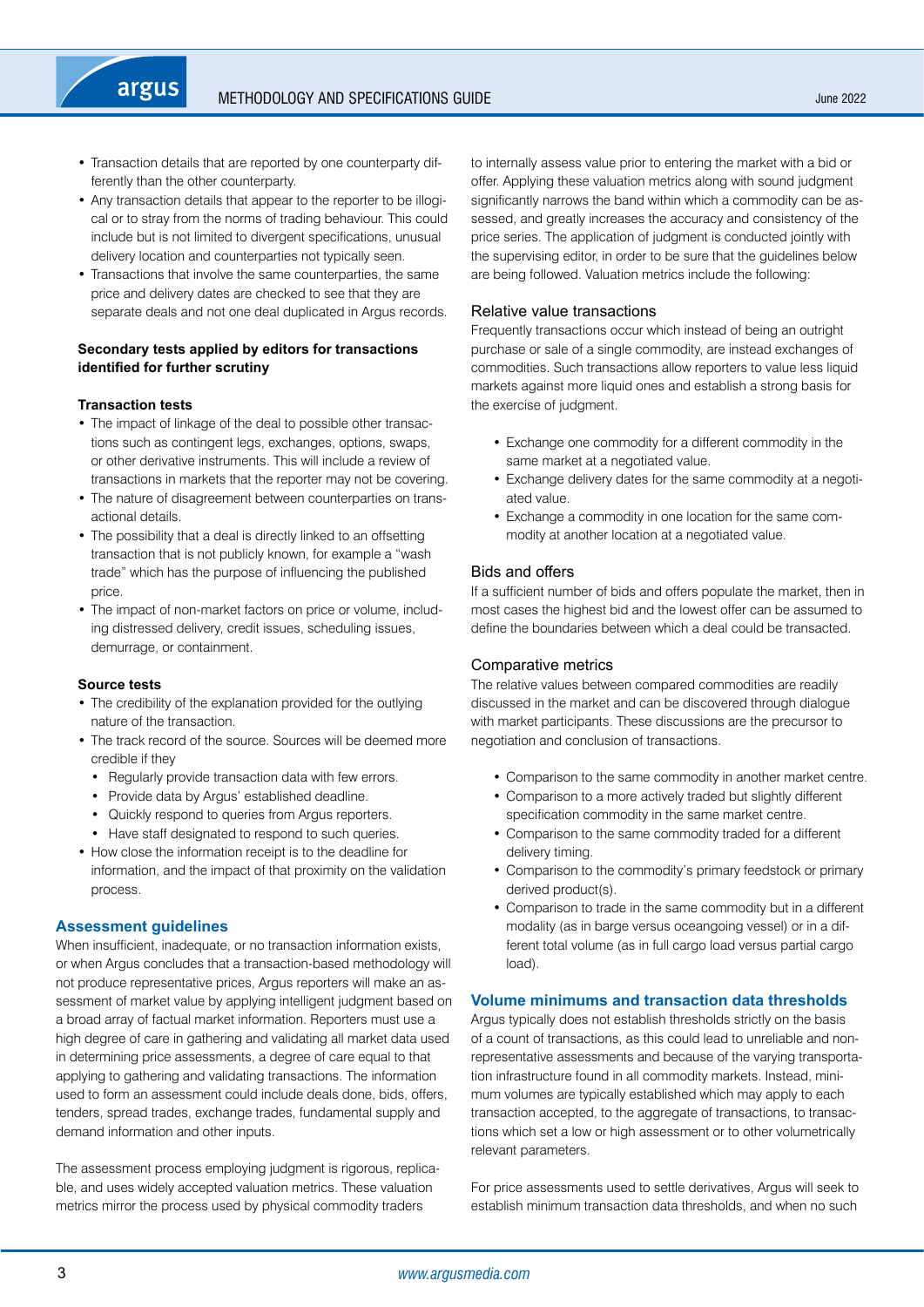

threshold can be established Argus will explain the reasons. These thresholds will often reflect the minimum volumes necessary to produce a transaction-based methodology, but may also establish minimum deal parameters for use by a methodology that is based primarily on judgment.

Should no transaction threshold exist, or should submitted data fall below this methodology's stated transaction data threshold for any reason, Argus will follow the procedures outlined elsewhere in this document regarding the exercise of judgment in the price assessment process.

#### **Transparency**

Argus values transparency in energy markets. As a result, where available, we publish lists of deals in our reports that include price, basis, counterparty and volume information. The deal tables allow subscribers to cross check and verify the deals against the prices. Argus feels transparency and openness is vital to developing confidence in the price assessment process.

#### **Swaps and forwards markets**

Argus publishes forward assessments for numerous markets. These include forward market contracts that can allow physical delivery and swaps contracts that swap a fixed price for the average of a floating published price. Argus looks at forward swaps to inform physical assessments but places primary emphasis on the physical markets.

#### **Publications and price data**

Argus DEF prices are published in the Argus DEF Weekly report. Subsets of these prices appear in other Argus market reports and newsletters in various forms. The price data are available independent of the text-based report in electronic files that can feed into various databases. These price data are also supplied through various third-party data integrators. The Argus website also provides access to prices, reports and news with various web-based tools. All Argus prices are kept in a historical database and available for purchase. Contact your local Argus office for information.

A publication schedule is available at <www.argusmedia.com>

#### **Corrections to assessments**

Argus will on occasion publish corrections to price assessments after the publication date. We will correct errors that arise from clerical mistakes, calculation errors, or a misapplication of our stated methodology. Argus will not retroactively assess markets based on new information learned after the assessments are published. We make our best effort to assess markets based on the information we gather during the trading day assessed.

#### **Ethics and compliance**

Argus operates according to the best practices in the publishing field, and maintains thorough compliance procedures throughout the firm. We want to be seen as a preferred provider by our subscribers, who are held to equally high standards, while at the same time maintaining our editorial integrity and independence. Argus has a strict ethics policy that applies to all staff. The policy can be

found on our website at <www.argusmedia.com>. Included in this policy are restrictions against staff trading in any energy commodity or energy related stocks, and guidelines for accepting gifts. Argus also has strict policies regarding central archiving of email and instant messenger communication, maintenance and archiving of notes, and archiving of spreadsheets and deal lists used in the price assessment process. Argus publishes prices that report and reflect prevailing levels for open-market arms length transactions (please see the Argus Global Compliance Policy for a detailed definition of arms length).

#### **Consistency in the assessment process**

Argus recognises the need to have judgment consistently applied by reporters covering separate markets, and by reporters replacing existing reporters in the assessment process. In order to ensure this consistency, Argus has developed a programme of training and oversight of reporters. This programme includes:

- A global price reporting manual describing among other things the guidelines for the exercise of judgment
- Cross-training of staff between markets to ensure proper holiday and sick leave backup. Editors that float between markets to monitor staff application of best practices
- Experienced editors overseeing reporting teams are involved in daily mentoring and assisting in the application of judgment for illiquid markets
- Editors are required to sign-off on all price assessments each day, thus ensuring the consistent application of judgment.

#### **Review of methodology**

The overriding objective of any methodology is to produce price assessments which are reliable and representative indicators of commodity market values and are free from distortion. As a result, Argus editors and reporters are regularly examining our methodologies and are in regular dialogue with the industry in order to ensure that the methodologies are representative of the market being assessed. This process is integral with reporting on a given market. In addition to this ongoing review of methodology, Argus conducts reviews of all of its methodologies and methodology documents on at least an annual basis.

Argus market report editors and management will periodically and as merited initiate reviews of market coverage based on a qualitative analysis that includes measurements of liquidity, visibility of market data, consistency of market data, quality of market data and industry usage of the assessments. Report editors will review:

- Appropriateness of the methodology of existing assessments
- Termination of existing assessments
- Initiation of new assessments.

The report editor will initiate an informal process to examine viability. This process includes:

- Informal discussions with market participants
- Informal discussions with other stakeholders
- Internal review of market data